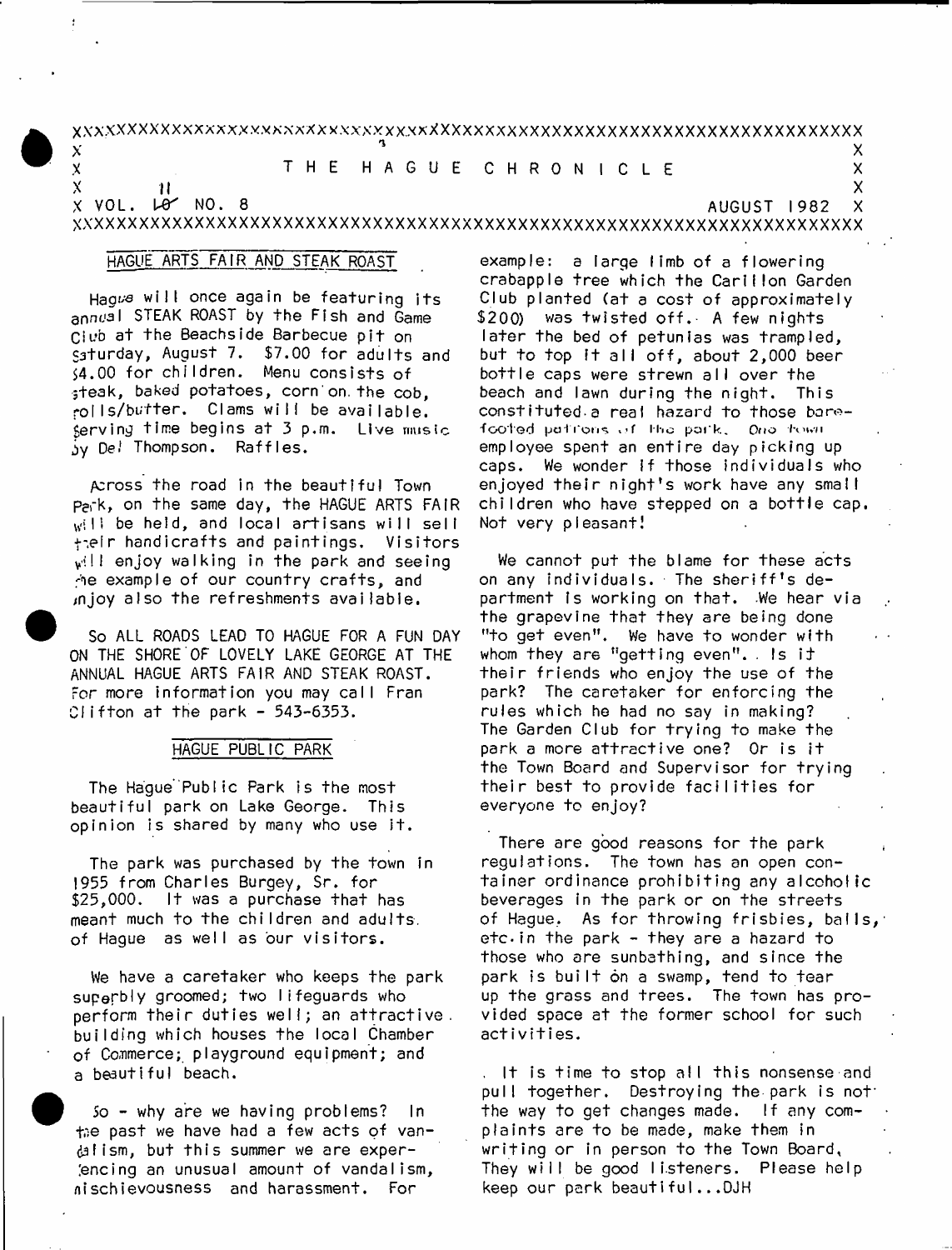Dr. Daniel H. Pope, Diroctor of the Fresh Water Institute (FWI) of Rensselaer Polytechnic Institute (RPI), gave a talk at the July meeting of the Silver Bay Property Owners' Assoc. The topic of greatest interest was his description, with slides, of the new RESEARCH CENTER in Bolton Landing. This was made possible, in part, on a cost sharing basis with the Lake George Association Fund, (LGAF), a child of  $L.G.A.,$ 

This Center, headquarters for the Water Monitoring Program, is located at the old Sunnyshores Motel, off Rt. 9N, north of Bolton Beach. (Phone 644-3541). Here the laboratories examine our waters from 12 testing sites, it in operation since 1981. It is believed that as the operation progresses and wider fields are explored, this DATA BANK will command great credibility in the whole Northeast and draw scientists, teachers and students from world wide. Already Monday night seminars are being held, 7:30 to  $9:00$  p.m. If one visits at  $7:00$ , a tour can be arranged. Visitors are encouraged to view the facilities (Sat. also), hear about the high phosphorous count, a red flag warning, observed at Warner's Bayand other results of scientific studies of our lake, studies showing strong evidence that more data is needed to combat potential future problems.

Mr. Stephen T. Birdsall, Secretary of the L.G.A. Fund (taxexempt), gave a brief talk on need for funds for 1982.

Identifying pollution sources is the scientists' business--our duties as concerned citizens and Lake Goerge lovers are:

!. "Keep the effects of human astivity within the bounds of  $na$  $t$ ure" and 2. Support the scientific research and educational projects designed to protect our Sealth as well as the very LIFE

# PURE WATERS FISH STORY

The NYS fresh water fish records record the largest landlocked Atlantic Salmon caught in the state was 19 lb. 3 oz. in Lake<br>George by George Clark. Entry George by George Clark. blanks for the State Record Program are available at all En Con regional offices and many sporting goods stores.

### A GRI ZZLY TALE

Debbie Hoffay reports that her . children's pet goat, Mags, had her neck snapped by a bear loping down from Jabe's Pond. Ralph Denno was forced to shoot the 250 lb. intruder. The 1982 bears seem unfriendly!

### NLGYC NEWS

Two sailing regattas for juniors were held in July. On the 13th and 14th the Sears quarter finals, sailed in Thistles, was won by Josh Kerst, from Fair Haven Yacht Club. The Bemis, sailed in Flying Juniors was won by Tracy Leonard from NLGYC. The Smythe, sailed in Lasers, was won by Patrick Cartwright, also from NLGYC.

On July 19 and 20 the National Tens Regatta was held. The turnout was disappointing. Early estimates were for 60 boats competing, but actual registration produced only 2 boats from the Southern Lake Goerge Club and 4 from NLGYC. John Barth finished first in this regatta

## HAGUE SCHOOL REUNION - ' 6 I . ' 6 2 , ' 63

August 27 at the Beachside's dining room, members of the classes of 1961, '62 and '63 Hague Central School will renew old friendships during the 6-8 pm cocktail social, and 8 o'clock buffet. The price per person is \$7.00. For reseryations, please call either Sharon Fitzgerald, 543-6648 or Jody Cole, 543-6627 in the evening, prior to the August 19 reservation deadline.

 $\cdots$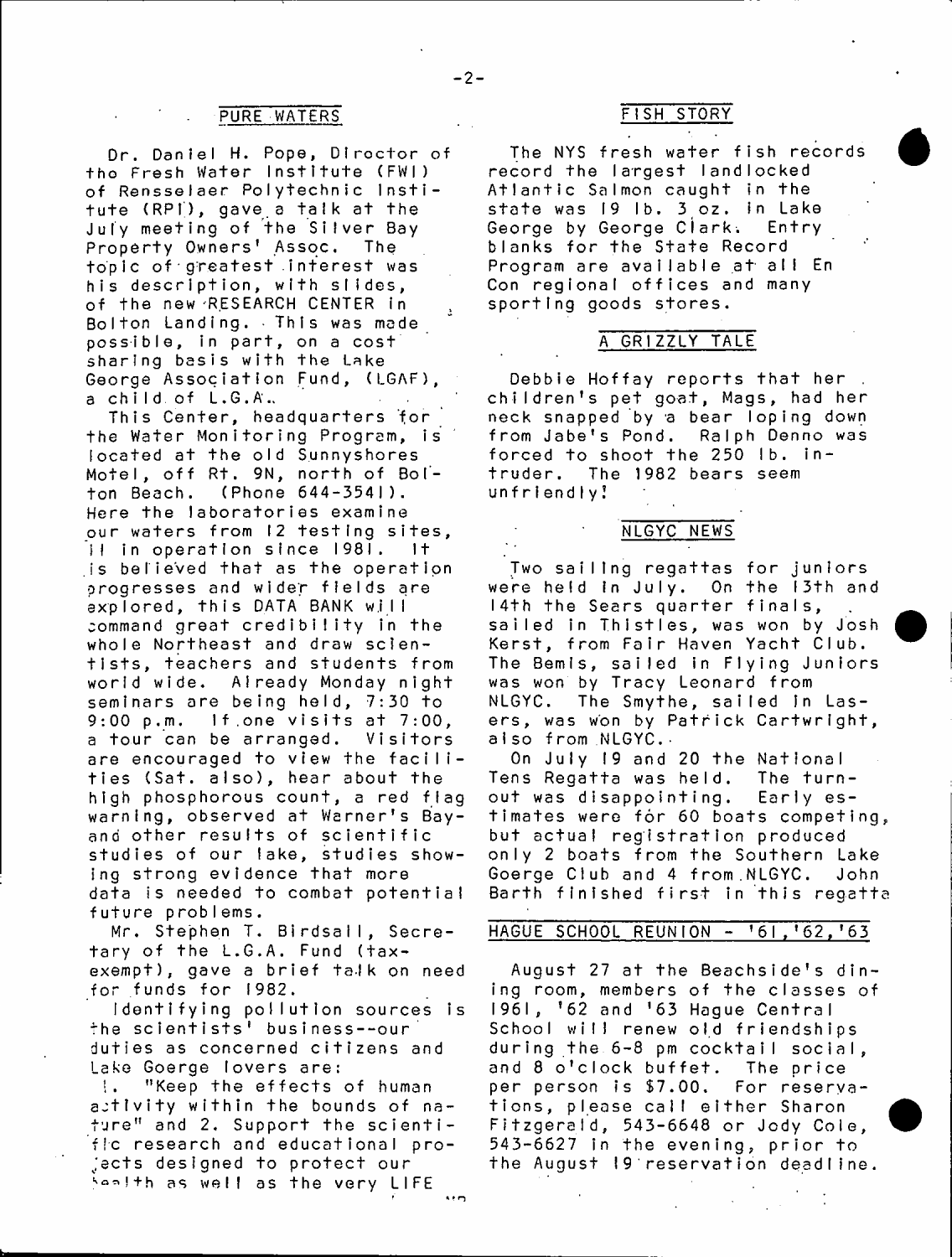## ANTIQUE BOAT SHOW RALLY ART SHOW

On August 27 there will be a welcoming dinner for members of the Antique and Classic Boat' Society at Silver Bay Lodge. Reservations required a week in advance.

On Saturday, August 28 a boat display will be.'held at the Silver Fay Association, from II am to 4 pm. Dinner at Silver Bay Assoc, at 7:30 pm. Reservations required. A picnic will be held on Sunday

for members on Temple Knoll Is. iO a.m. Reservations required. All reservations must be made

a week- in advance to Jack Binley. Th s weekend is being sponsored by the Adirondack Chapter of The Antique and Classic Boat Society in which there are 1600 members world wide. It is anticipated \*hat about 60 antique and classic boats will participate. The public is invited to view the boats at Silver Bay.

# SITE ID MAP OF LAKE GEORGE

The Lake George Association has created a large, durable map of Lake George showing the location  $o<sup>2</sup>$  all homes surrounding the lake. 't is printed in a grid form so rhat individuals may pin-point their location when calling rescue workers for aid. The maps are available from the LGA for \$6.00.

### SBPO ASSOCIATION

The Silver Bay Property Owners' Association will hold its August meeting on August 19 at 7:30 p.m.  $\mathsf{in}$  the Hague Firehouse. Dick Bolfon, Supervisor of Hague, will be the guest speaker.

# COMMUNITY BI BLE CLUB

To be held each weekday morning from 9:30 - 11:30. Theme is "The Promises of God". . August  $\mu$ 6 through the 27th. Open to all denominations. Cali 543-6365 for more information.

 $10:00$  A.M. - August 22 at Soringdale Manor on 9N. Featuring Northern Lake George artists Ellen Hebert - olls; Karl Joubert - watercolors and Marilyn Joubert etchings and drawings. BENEFIT HAGUE AMBULANCE FUND. Refreshments will be served. Donations appreciated.

### HOSPITAL FUND DRIVE

The Hague Committee for the Hospital's Capital Fund Drive announces that funds are coming in very well from the residents of Hague. A letter or call went to every resident of Haque to solicit their support. If you have not yet made your pledge or gift, please do not delay. The hospital is a vital part of our community. It needs your support!...DJH

### COLLEGE NIGHT AND OPEN HOUSE

There will be a College Night at the Silver Bay Assoc. In the north dining room on August 4 at 7:00 PM. Representatives from Adirondack C.C., Albany Business College, Clarkson,. St. Rose, S.U.N.Y. Plattsburgh, Russell Sage, Siena, Skidmore, St. Lawrence,' Albany State, Union and N.C.C.C. will be present to give out information. In addition a financial aid presentation will be held in the Watson Arts Center at 8:30 PM.

An open house will be held at 7:00 PM for all interested in membership at Silver Bay. Everyone is welcome and refreshments will be served. All are asked to meet in the Inn lobby at 7:00 for the open house.

If you wish any further information, on the College Night or the Open House, please call 543-8833. \* \* \* \* \* \* \* \* \* \* \* \* \* \* \* \* \* \* \* # # # # # # \* # \* # \* \* # # \* #

The trouble with the future is that it usually arrives before we're ready for  $it...$ Arnold H. Glasow

 $-3-$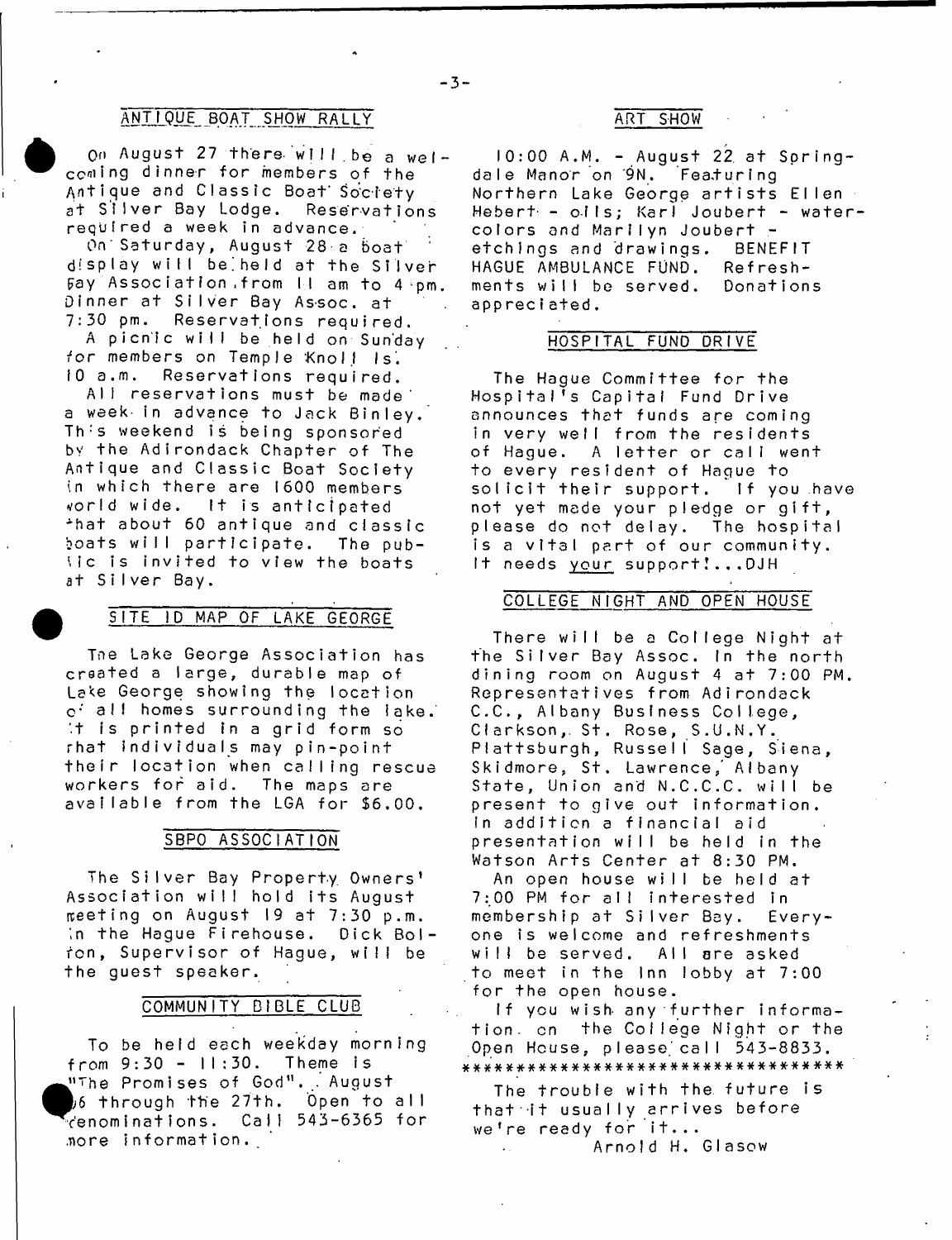# WEATHER OR NOT 7/26 NEW PASTOR IN TOWN

July has brought very little rain but plenty of hot sunny days. The highest temperature recorded hit 93°F with *12\$* h u m i d i t y . The beaches throughout the area.were full, as July 4 brought record crowds to the lake in search of cool, clean water and fantastic scenery. The cooler nights are on the way as the nights become slightly longer. Hague woodlands are currently approaching a very dry state so if you plan to do any burning or have a campfire, be extremely careful. The burn should be ten or fifteen feet from other combustible material and clear of overhead trees. Do hot burn on windy days. The lake at the 18 in: level is now  $72^{\circ}$ F.

Gardens throughout the area are doing well when watered regularly. Having covered my garden early with grass cuttings, I have had no weed problems. Our tomatoes are coming through just fine. have been told that the blueberries are returning after having a good solid snow cover this past winter. Those of you that get into poison Ivy will find jewel weed a natural medication by breaking the stem and rubbing the juices onto the irritation. Fresh mint along the shore or wet areas gives a nice touch to iced tea on a hot summer afternoon... Keeping cool, EIoc Salguod

### APARTMENT COMPLEX IN TI

The Board of Directors of the Moses Ludington Hospital has anncuced that construction of a 40tnit apartment complex for the eideriy and handicapped will be started this summer. It will consist of 36 one bedroom units and four units designed specifically for every Wednesday at dusk, weather the handicapped. It will be located behind the hospital and will have its entrance on the Hague Rd.

We would like to welcome the Rev. Bruce A. Stetser, new pastor of the Hague Wesleyan Church, to the community. Pastor Bruce, as he prefers to be called, and his wife, Becky, have three children - Skip, Jessica and Benji.

The Stetsers are formerly from Westfield, Pa. Pastor Bruce enjoys hunting, fishing and other outdoor activities. (We have learned that he is proficient in karate). He is also a freelance photographer, doing professional work to supplement his income. . . . R i c h a r d S t r u m

# CARILLON GARDEN CLUB FLOWER SHOW

The second standard Flower Show by the Carillon Garden Club will be held on August 19 at the United Methodist Church. Judging will take place in the morning and the show will be open to the public from 2 - 8 p.m. The theme of the show is OUR BEAUTIFUL TOWN. Three of the artistic design classes will be open to amateur arrangers of the area. Preregistration by August 19 is required. Children in grades  $3 - 9$ inclusive are urged to exhibit in the Junior Division. For information on this, contact Mrs. Laura Meade, 543-6514.

Artistic entries may be registered with Mrs. Ralph Parmley, 543-8862 and Horticulture entries with Mrs. R. H. Montbriand, 543-6407. Entry forms may be picked up at the Chamber of Commerce booths in Ticonderoga and Hague.

### FREE MOVIES IN THE PARK

Shown at the Hague Public Park permitting. Provided by the Hague Chamber of Commerce. August 4: Love at First Bite August II: The Villain August 18: Main Event August 25: Prince Valiant Sept. I: Marooned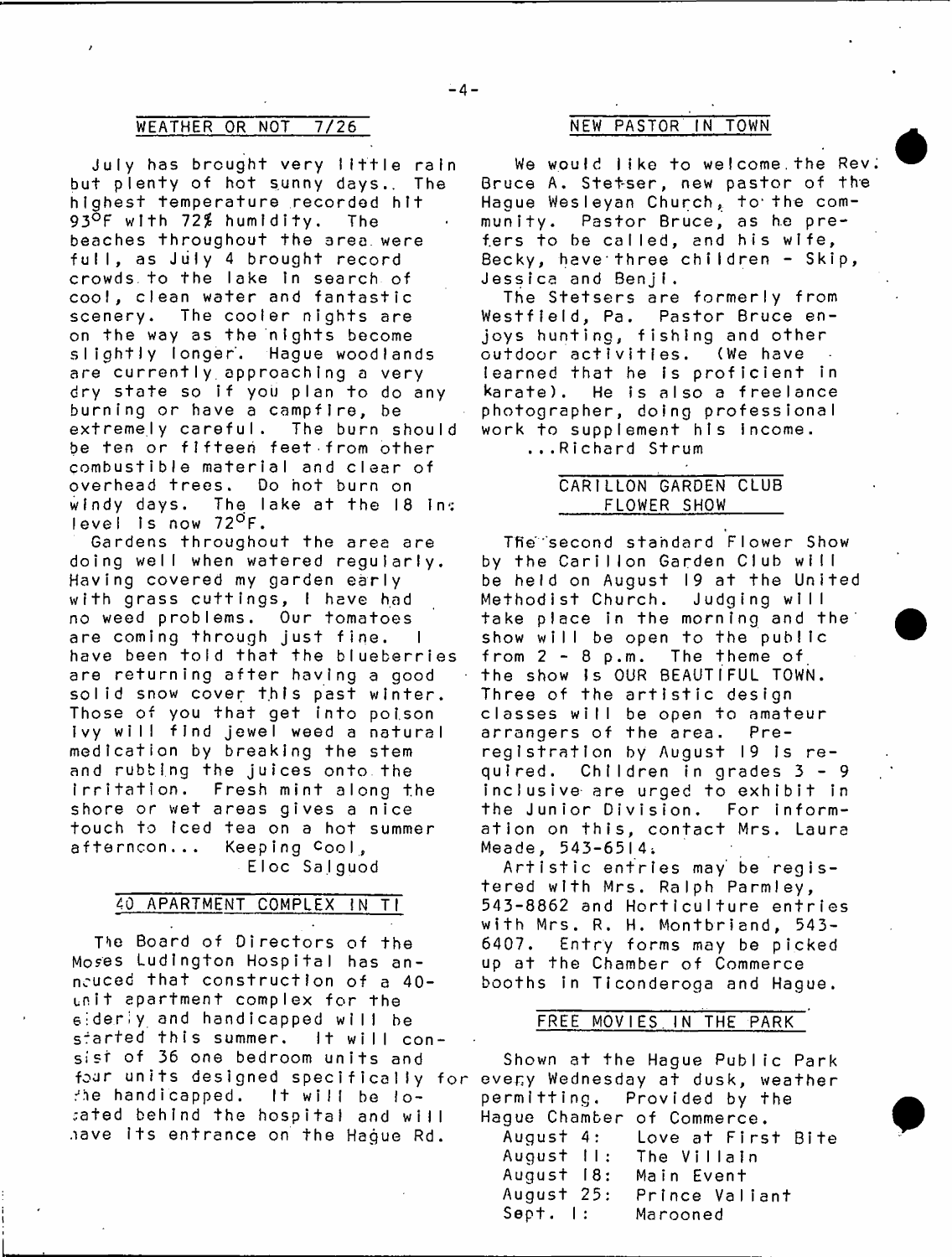### COMMUNIJY\_EXTENSION program

C.E.P. of the Silver Bay Association will be continuing this summer's program during August. Cindy Rapp and Peter Reilly have been busy organizing and assisting severe! programs here in Hague.

Every Thursday afternoon at 2:30 Cindy and Peter have been running cnildren's story hour at the Hague  $Beech.$  The story hour is open to. al! young children.

 $\pm$  A family softball game is held every Thursday evening at 7:00 on tne Hague bail field, Decker Hill Rd. The softball game is open to all, free of charge, and families are especially encouraged to come.

On Saturday afternoons there is a Swim Instruction Program for all children. The program is held free of charge with certified  $(W, S, \|\cdot\)$  instructors available.

A nature hike is also held once a week. Cindy and Peter, with the assistance of Laura Meade, an expert hiker, lead a hike for children. The hikes are an excellent chance for children to learn about the plants, wild life and history of the area. All hikes are announced in advance and a re open to all children between 8 and 14.

If you are interested in any of these programs or want to know gree about the Extension Program, ilease call Cindy Rapp or Peter Reilly at 543-8833...CR & PR

# BOAT SAFETY RULES AND REGULATIONS

 $\mathcal{L}_{\text{eff}}$ Speed must not be more than 5 nph when  $W^{\dagger}$  within  $100^{\dagger}$  of the shoreline or any dock, pier, raft, Moat or anchored or moored vessel. This rule applies also to boats towing skiers. No skiing from sunset to sunrise.

2. Don't anchor within 100' of any private shoreline or dock.

a\*##\*#####\*#####\*\*########\*\*######

I use not only the brains I have but all .! can borrow. . . . Wo o d r o w Wi I s o n

### MAKE SURE - MAKE SHORE

Safety Gourse for young boaters is being offered at Silver Bay each week, Monday through Friday  $at$   $12:45$  to  $2:15$  PM. All young people between 10 and 16 must take and pass this course in order to have a license to operate a boat in NY State.

### WARREN COUNTY HANDGUN SAFETY COURSE

- WHO: Open to all permit applicants  $\ddot{\phantom{a}}$ and interested parties. Essex Co. residents welcome and will receive a letter of referenco.
- WHEN: August 18, 1982 at 7:00 PM
- Please arrive on time.<br>WHERE: Haque Town Hall, Hague Town Hall, Rt. 8
- WHY: Course is mandatory for Warren County residents applying for.
- pistol permit.<br>COST: \$2.00 for \$2.00 for Warren Co. residents - NOT TO BE PAID at course. Fee will be paid at Warren Co. office when application is turned in. No fee for those who now hold Warren Co. permit or out of county residents.
- LENGTH: One evening  $-$  approx.  $3<sup>c</sup>$  hrs. ITEMS COVERED: Types of handguns and ammunition.  $\cdot$  Choice of pistol. Safety in using a pistol. Practical shooting (how to). Care of<br>handquns and ammunition. Home handquns and ammunition. firearm safety. State and local laws. DO NOT BRING FIREARMS OR AMMUNI-

TION TO CLASS.

ADDITIONAL INFORMATION: John Vradenburg, Instructor-793-2917 Paul Bazinet, Instructor-792-0938

### HUNTING LICENSE REQUIRED

Sportsmen are reminded that small game seasons which begin before Oct. I require the use of a 1981-82 hunting license. A 1982-83 hunting license must be possessed beginning Oct. I, the start of the new license year. License fees have Increased from last year, the first such increase in 7 years.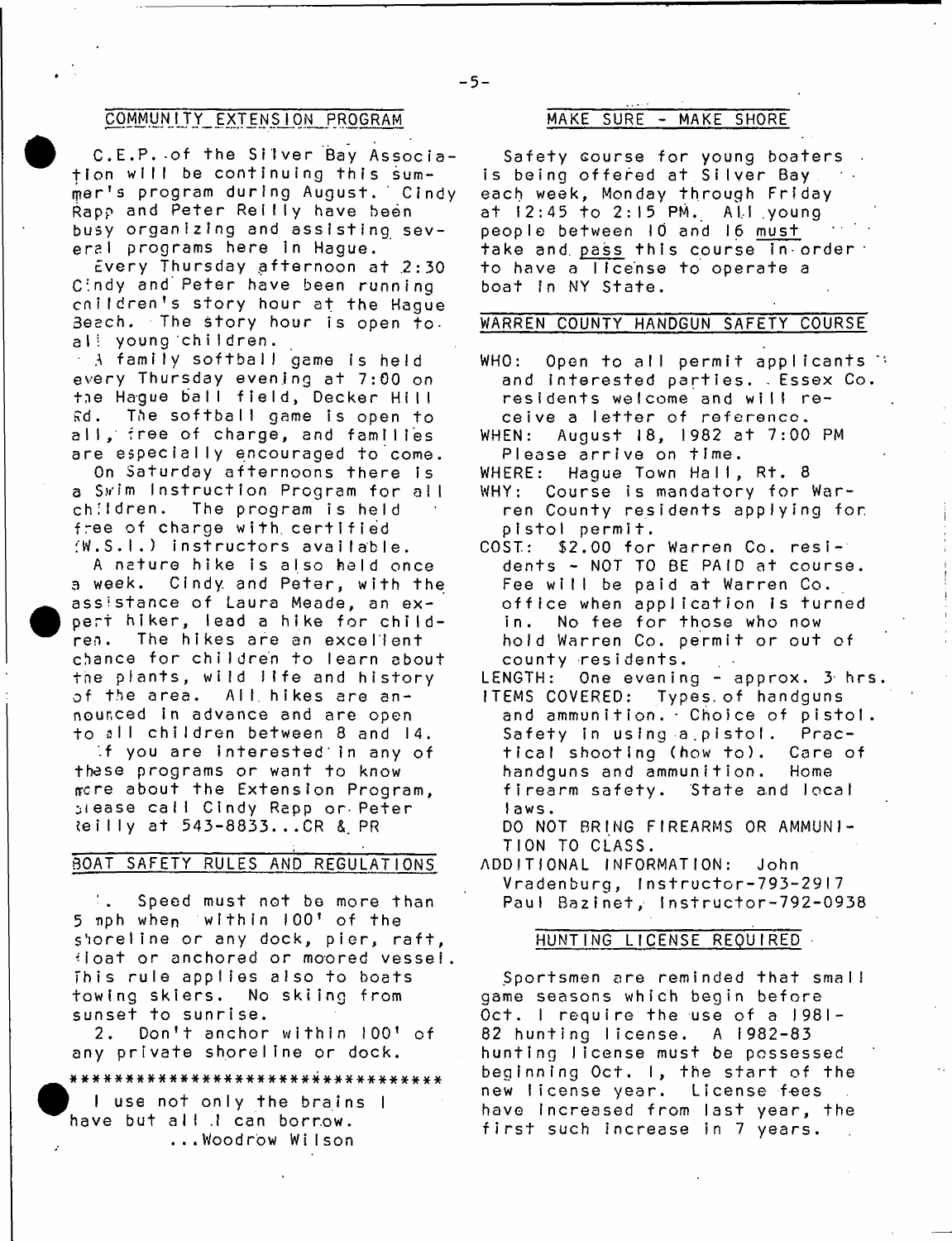# $\Delta \sim 100$

e saturno

In Haque we have a book full of . rules and regulations concerning everything from moorings and docks to construction and septic systems. These rules and regulations are all in tended to preserve the beauty, health and safety of our area. If residents, contractors and businesses would all voluntarily comply with these rules and requlations there would be no need to have a system of enforcement; unfortunately; either through ignorance or a complete disregard for the rules and regulations, violations occur on a regular basis. Ignorance can be overcome by calling BIII Foster at the Town Hall, 543-6161 to determine if a permit is needed or if particular criteria must  $\overline{\cdot}$ be met before undertaking any project on your property.

In recent years we have all become aware of the effects of erosion and water pollution, yet many individuals don't seem to think that the soapy water THEY discharge directly onto the ground from THEIR washing machine will find its way into our lakes and streams, or that the erosion THEY cause by stripping the land of vegetation will cause erosion, or that sewage from THEIR septic system will pollute the waterways. Saving our waters is EVERYBODY's job! If the only way to obtain compliance of the rules and regulations to preserve.the health, safety and beauty of our area is strict enforcement, then we'd better increase our taxes so that ve can afford to hire the enforcemen<sup>+</sup> officials and pay for the lawyers to prosecute the offenders. We'll create new jobs and become a police state.

Is it an impossible dream to think that we CARE enough about preserving what we now have, that each of us, as INDIVIDUALS will THINK before we act in any way and will consider the effect our actions will have on the beauty, health and safety of our area?..AC

### RULES AND REGULATIONS AUGUST *26* - PUBLIC HEARING

 $-6-$ 

Three applications for variances are to come beföre the Hague Zoning Board at 8 pm on August 26. Victor Gunther of Forest Bay is requesting a reduction of front yard set-back from 25' to 5' for a garage; Dr. Serlin of Arcady Bay Estates is requesting a variance to complete hfs 40'x33' deck which does not conform to the re $\div$ quired 50' set-back from the lake's high water mark since it projects over the water; and Mr. Chesky on Rt. 9N, north of Indian Kettles, Is requesting that he be allowed. to sell his property as 4 separate parcels since it contains 3 houses and one 50' shorefront parcel without a building.

The Board's regular meeting will be held at 7 pm instead of 7:30 prior to the public hearing.

## NOTICE OF FILING COMPLETED ASSESSMENT ROLL WITH CLERK AFTER GRIEVANCE DAY

Tax Law, sec. 516 as amended by Chapter 804 Laws of 1962

Notice is hereby given that the Assessment Roll for the Town of Hague, NY in the County of Warren for the year 1982 has been finally completed by the undersigned Assessors, and a certified copy thereof was filed in the office of the Town Clerk on the 1st day of August 1982 where the same will remain open to public inspection until September 1st.

. Dated this 1st day of August 1982 *Is/* CI i f t o n F r a s i e r

- /s/ William D. Foster
- *Isf* J a m e s R. McKee

Assessors of the Town of Hague, NY

### # # \* \* \* # \* \* # \* \* # \* # \* # \* \* # # # # # # # # # # # # # # # # \*

From birth to age 18 a girl needs good parents. From 18 to 35 she needs good looks. From 35 to 55 she needs a good personality. From 55 on she needs good cash.

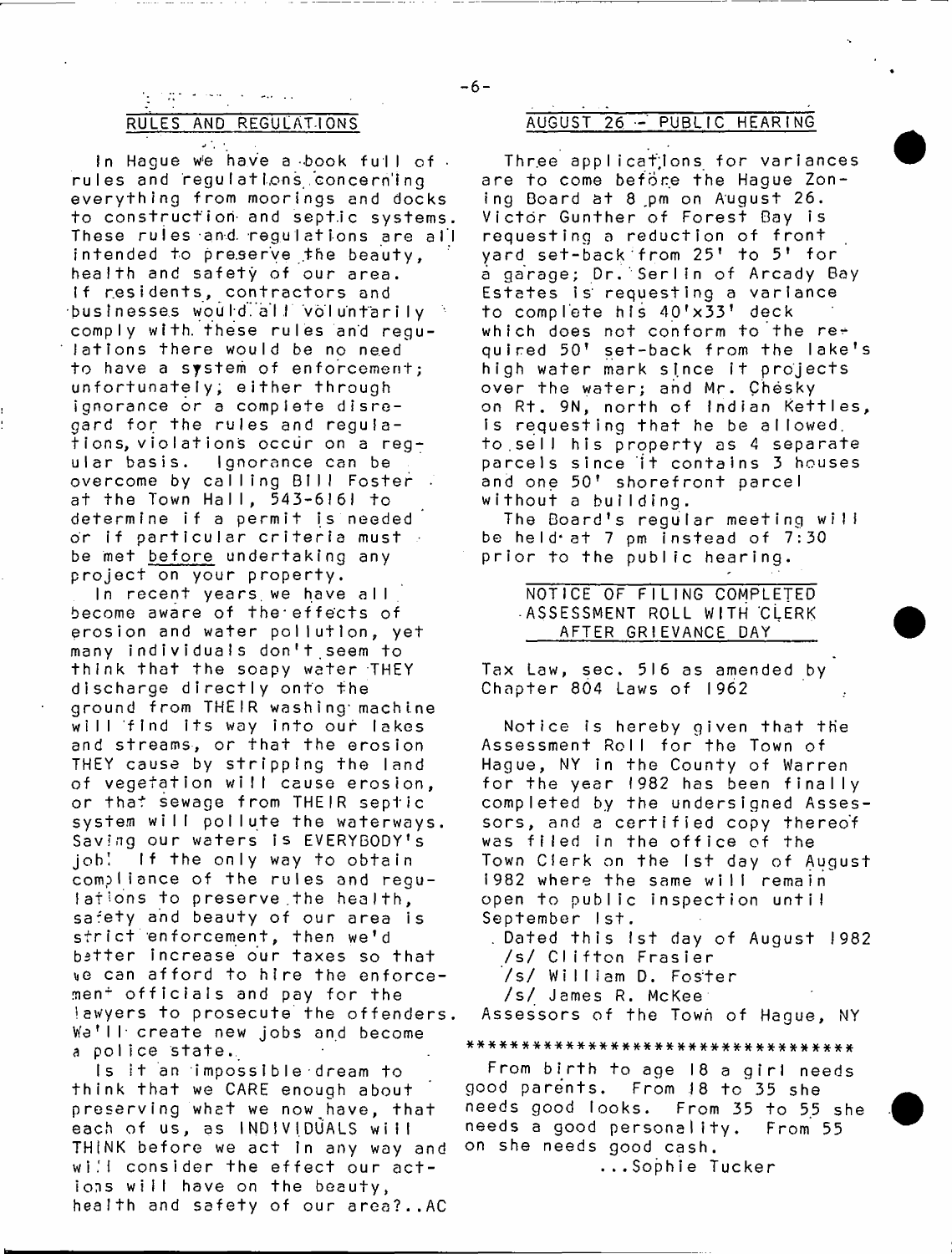### SOUNDINGS VIEWPOINT

- MARRIED Sue Klein, daughter of Art and Marianna Klein, on July 17 to Bruce Stone of Haverford Pa. at Silver Bay.
- DIED Margaret (Peggy) Shearer, 56, at her home in Hague on July 19. She is survived by her three children, Stacy, Cindy and Douglas. She was a daughter of the late Maj. Gen. G. Bittman Barth and Mrs. Barth of Leavenworth, Ks.  $\sigma_{\rm eff}$
- DIED Maurice E. Vale, 86, father of Alison Craig on July 29 In Middletown Springs, VT.
- MARY AND HENRY WATTS celebrated their 50th wedding anniversary with a family party at The Grist MillonJuly22.
- A PhD in Audiology has been conferred on DOUGLAS BRYANT recentiy by the University of Virginia. Dr. Bryant is the son of Mr. & Mrs. Robert Bryant, Pine Cove.
- ARTHUR BELDEN attended Larry Costello's basketball camp at Utica College recently. Arthur plays for the Ti Sentinels.
- ALISON CRAIG (Mrs. Bruce) has been appointed to serve on the Hague Planning Board.
- We inadvertently omitted the name of MATT COFFIN from our list of Ti High graduates last month. Congratulations Matt.

We failed to mention last month that Springdale Manor is also iisted in the Mobil Travel Guide as well as the Exxon Travel Guide. Good publicity for Hague! a\*\*######\*##\*######\*##\*####\*\*#\*#\*###\*#\*#\*\* OLD CHOCTAW INDIAN SAYING; "God gave man two ears and one mouth. Better for man to listen twice as much as he talks."

Beginning with our September issue we will have a column en- d titled VIEWPOINT. This will be a reader participation column. It will give our readers a chance to express their viewpoints on any subject that concerns Hague. The editors reserve the right to edit or reject the comments we receive. Letters must be signed to be used  $$ however, we will not publish names if we are so requested.

There are many issues to be discussed and we would welcome your comments on them. Please be brief, since our motto is ALL THE NEWS THAT FITS WE PRINT. Address your comments to VIEWPOINT, The Hague Chronicle, Box 215, Hague, NY 12836. Please let us hear from you.

### ANTI - POLLUTI ON LAW VI OLATI ONS

A \$500 fine can be imposed for violations of the Lake George antipollution law, or by imprisonment for not more than one year, or both such fine and imprisonment.

Discharge of sewage or other offensive m atter Into Lake George Is prohibited.

Report Incidents affecting lake pollution to:

The Lake George Park Commission Tel. 518-668-5732, or write P.O. Bo $\times$  220, Warrensburg, NY 12882.

After 4 p.m. and weekends, notify Warren Co. Sheriff's office, 24 hr. a day. 518-792-9921. For<sup>.</sup> follow-up, call: LGA 518-668-2880

### 1982 FESTIVAL OF TWO LAKES

TICONDEROGA FESTIVAL GUILD PRESENTS: August 4 - Soviet Emigre Orchestra - Ticonderoga Village Greene - 8:30 PM Tickets \$7 and Students \$3 August 8 - Orchestra at Silver Bay Aud.  $8:30$  PM  $-$  \$7 and Students \$3

August 9 - Shostakovitch Commemorative (Son & grandson to join orchestra) Ti Village Greene -  $8:30$  PM -  $$25.00$ 

August  $15 -$  Final Performance - Ti Village Greene -  $8:30$  PM - \$7 and Students \$3

August 20 - Champlain Valley Chorale - Stl  $var$  Ray And.  $- 8:30$  PM  $- 54$